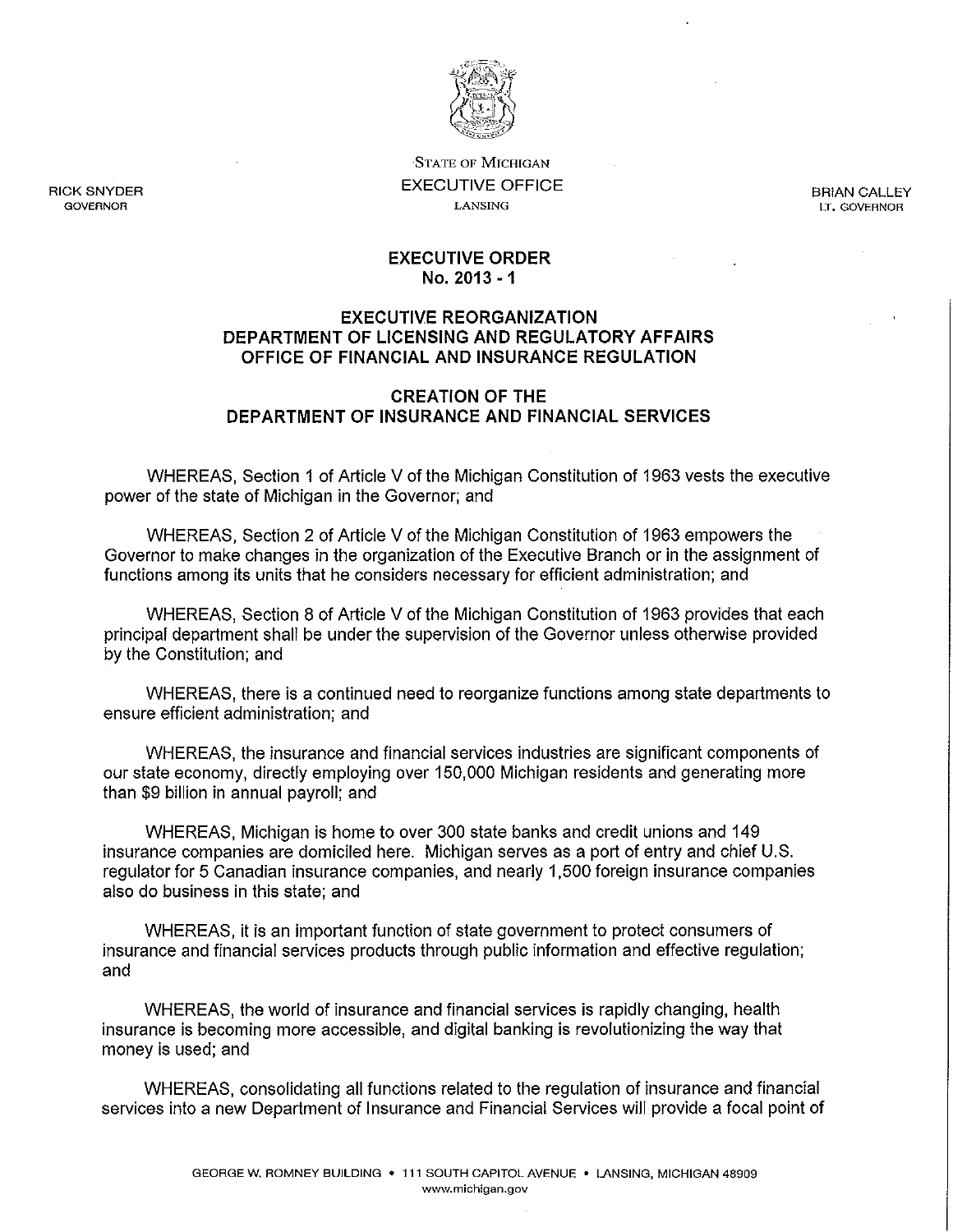consumer protection, enable efficient and effective regulation, and position the insurance and financial services sector of Michigan's economy for growth;

NOW, THEREFORE, I, Richard D. Snyder, Governor of the state of Michigan, by virtue of the powers and authority vested in the Governor by the Michigan Constitution of 1963 and Michigan law, order the following:

# **I. DEFINITIONS**

As used in this Order:

A. "Autism Coverage Reimbursement Program" means the program created under the Autism Coverage Reimbursement Act, 2012 PA 101, MCL 550.1831 to 1841.

B. "Commissioner'' means the head of the Office of Financial and Insurance Regulation.

C. "Department of Licensing and Regulatory Affairs" means the principal department of state government created as the Department of Commerce under Section 225 of the Executive Organization Act of 1965, 1965 PA 380, MCL 16.325, renamed the Department of Consumer and Industry Services under Executive Order 1996-2, MCL 445.2001, renamed the Department of Labor and Economic Growth under Executive Order 2003-18, MCL 445.2011, and renamed the Department of Licensing and Regulatory Affairs under Executive Order 2011- 4, MCL 445.2030.

D. "Department of Insurance and Financial Services" means the principal department of state government created under Section II of this Order.

E. "Office of Financial and Insurance Regulation" means the Office of Financial and Insurance Services created by Executive Order 2000-4, MCL 445.2003, renamed the Office of Financial and Insurance Regulation under Executive Order 2008-2, MCL 445.2005, and reorganized under Executive Order 2012-13.

F. "State Budget Director'' means the individual appointed by the Governor pursuant to Section 321 of The Management Budget Act, 1984 PA 431, MCL 18.1321.

G. "Type Ill transfer'' means that phrase as defined in Section 3 of the Executive Organization Act of 1965, 1965 PA 380, MCL 16.103.

# **II. CREATION OF THE DEPARTMENT OF INSURANCE AND FINANCIAL SERVICES**

A. The Department of Insurance and Financial Services is created as a principal department in the executive branch of state government. The Department shall regulate the insurance and financial services industries in this state.

B. The Department shall be headed by a Director of Insurance and Financial Services who shall be appointed by the Governor, with the advice and consent of the Michigan Senate commencing on the date of this Order. The individual appointed as the Director shall serve as a member of the Governor's Cabinet.

C. The position of the Commissioner of the Office of Financial and Insurance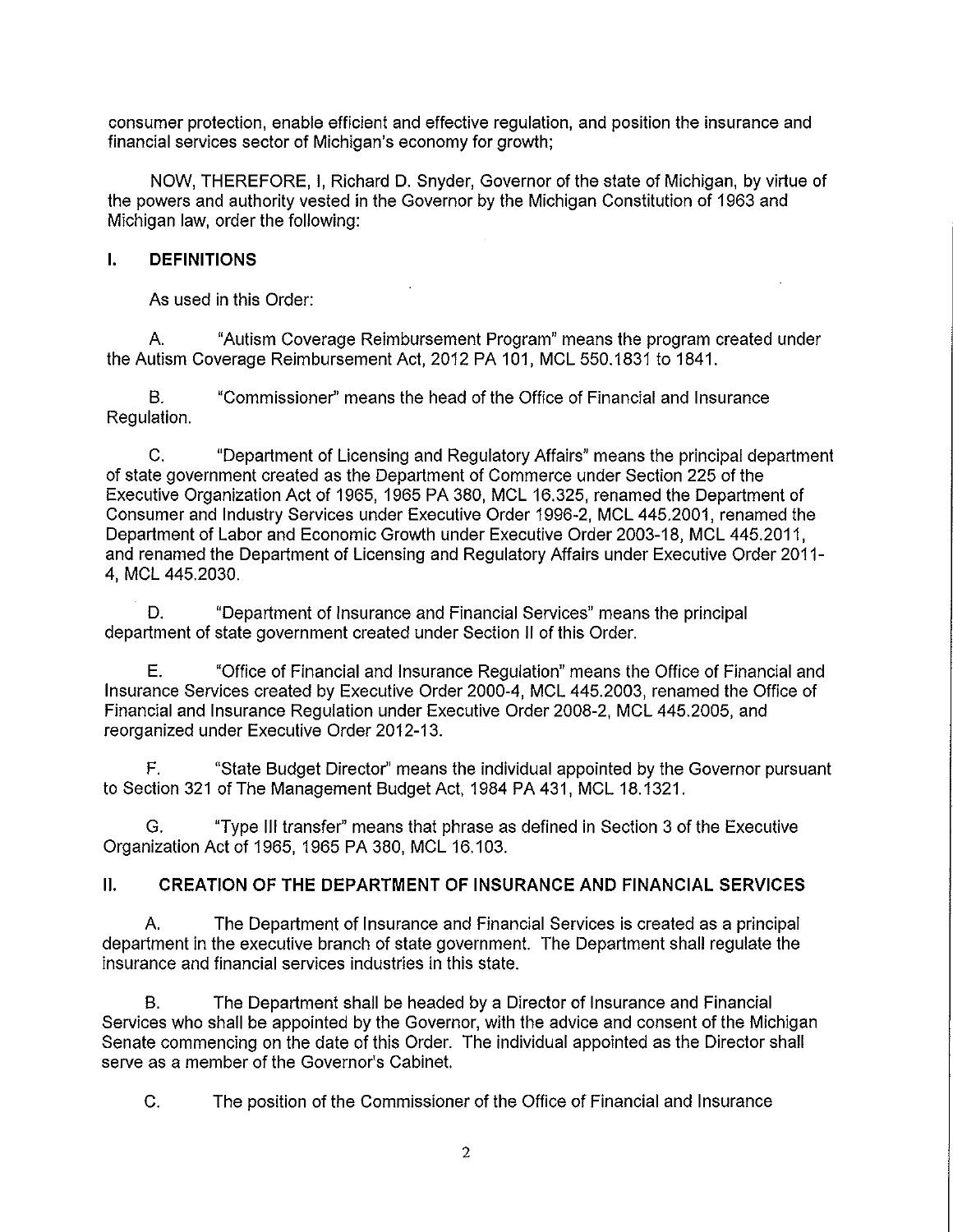Regulation as a member or chairperson of all of the following boards or commissions is transferred to the Director of the Department of Insurance and Financial Services:

- a. State Employees Retirement System Board. MCL 38.3(1)(a).
- b. Interstate Insurance Product Regulation Compact Commission. MCL 3.1031 Art.  $II(4), (5)$  &  $(8)$ .
- c. State Advisory Council on Mental Health and Aging. MCL 330.1941(1).
- d. Governing Board, Data Collection Agency for Workers Compensation Data. MCL 500.2402(2)(f).
- e. Catastrophic Claims Association Board. MCL 500.3104(13).
- f. Multiple Employer Welfare Arrangement Security Fund Board of Trustees. MCL 500. 7080(2).

## **Ill. TRANSFER OF OFFICE OF FINANCIAL AND INSURANCE REGULATION FUNCTIONS**

A. All the authority, powers, duties, functions and responsibilities of the Commissioner of the Office of Financial and Insurance Regulation created by Executive Order 2000-4, and amended by Executive Order 2008-2, Executive Order 2011-4, and Executive Order 2012-13 are hereby transferred by a Type Ill transfer to the Director of the Department of Insurance and Financial Services as defined by Section 3 of Act No. 380 of the Public Acts of 1965, as amended, being Section 16.103 of the Michigan Compiled Laws.

B. Any and all statutory or other references to the Office of Financial and Insurance Regulation not inconsistent with this Order shall be deemed references to the Department of Insurance and Financial Services.

C. Any and all statutory or other references to the Commissioner of the Office of Financial and Insurance Regulation not inconsistent with this Order shall be deemed references to the Director of the Department of Insurance and Financial Services.

D. The Office of Financial and Insurance Regulation and the Office of Commissioner of the Office of Financial and Insurance Regulation are hereby abolished.

## IV. **TRANSFER OF AUTISM COVERAGE REIMBURSEMENT PROGRAM FUNCTIONS**

The Autism Coverage Reimbursement Program created under the Autism Coverage Reimbursement Act, 2012 PA 101, MCL 550.1831 to 1841, together with all the authority, powers, duties, functions, responsibilities, records, personnel, property, unexpended balances of appropriations, allocations of other funds, including functions of budgeting and procurement, are transferred from the Department of Licensing and Regulatory Affairs to the Department of Insurance and Financial Services. The Director of the Department of Insurance and Financial Services shall replace the Director of the Department of Licensing and Regulatory Affairs as a member of the Autism Council created by Executive Order 2012-11.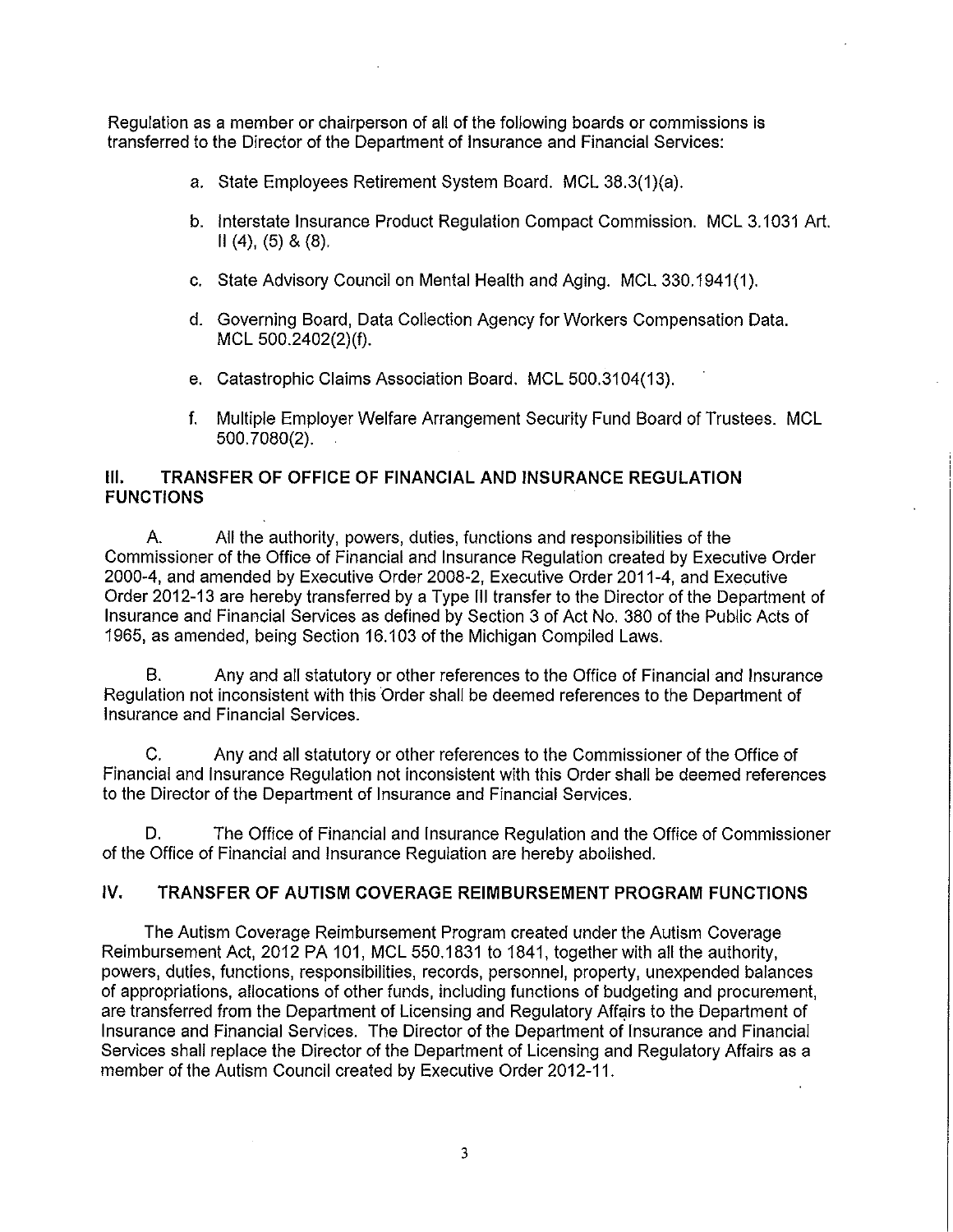### **V. IMPLEMENTATION OF TRANSFERS**

A. The Director of the Department of Insurance and Financial Services shall provide executive direction and supervision for the implementation of all transfers of authority under this Order.

B. The Director of the Department of Insurance and Financial Services and the Director of the Department of Licensing and Regulatory Affairs shall immediately coordinate in order to facilitate the transfer and develop memoranda of record identifying any pending settlements, issues of compliance with applicable federal and state laws and regulations, or other obligations to be resolved related to the authority being transferred.

C. The Director of the Department of Insurance and Financial Services shall establish the internal organization of the Department and allocate and reallocate duties and functions to promote economic and efficient administration and operation of the Department. The Director of the Department of Insurance and Financial Services shall supervise the staff of the Department and shall be responsible for its day-to-day operations.

D. The State Budget Director shall determine and authorize the most efficient manner possible for handling financial transactions and records in the state's financial management system as necessary for the implementation of this Order.

E. The Director of the Department of Insurance and Financial Services may by written instrument delegate a duty or power conferred by law or this Order and the person to whom such duty or power is so delegated may perform such duty or exercise such power at the time and to the extent such duty or power is delegated by the Director of the Department of Insurance and Financial Services.

# VI. **MISCELLANEOUS**

A. All records, personnel, and property used, held, employed, or to be made available to the Office of Financial and Insurance Regulation and the Department of Licensing and Regulatory Affairs for the activities, powers, duties, functions, and responsibilities transferred by this Order are hereby transferred to the Department of Insurance and Financial Services.

B. All unexpended balances of appropriations, allocations, and other funds used, held, employed, or to be made available to the Office of Financial and Insurance Regulation and the Department of Licensing and Regulatory Affairs for the activities, powers, duties, functions, and responsibilities transferred by this Order are hereby transferred to the Department of Insurance and Financial Services.

C. All rules, orders, contracts, plans, and agreements relating to the functions transferred to the Department of Insurance and Financial Services by this Order lawfully adopted prior to the effective date of this Order shall continue to be effective until revised, amended, or rescinded.

D. Any suit, action, or other proceeding lawfully commenced by, against, or before any entity transferred to the Department of Insurance and Financial Services by this Order shall not abate by reason of the taking effect of this Order. Any lawfully commenced suit, action, or